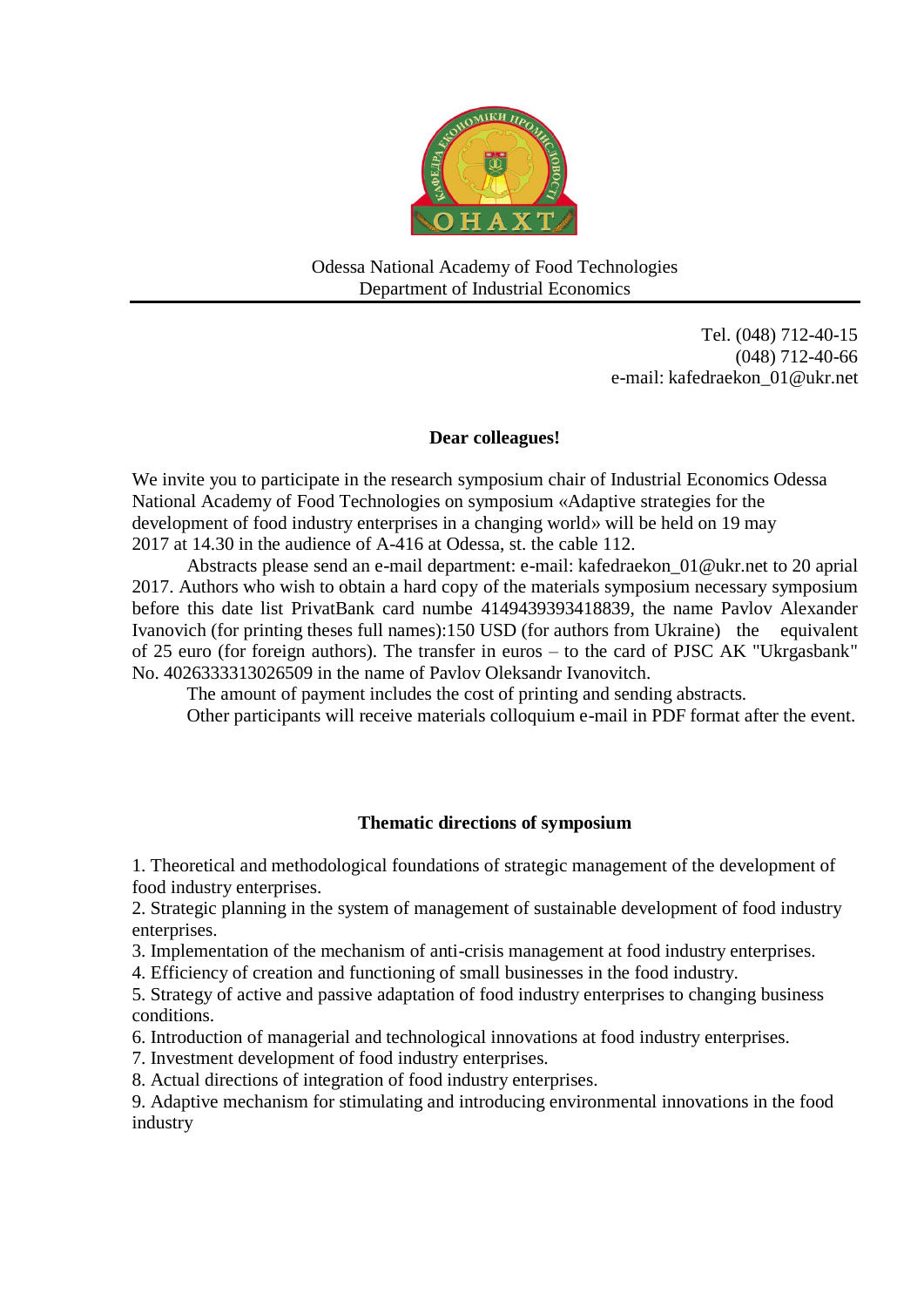### **The procedure for abstracts**

Name author of the centre  $-14$  pins, bold

Next term: in the centre – scientific degree, title, position, place of work (exact and full name of the institution), city, country. After a period - in the centre - the name, pins 10 uppercase letters, bold

Next - text. After the text provides literature (in alphabetical order), pins 12 through 1 interval.

#### **References (bold)**

1. Kulinich AA Theory efficient economy Ukraine / AA Kulinich // Economics of Ukraine. –  $2006 -$ .  $\text{N}$ <sup>o</sup> 11 (530). – S.36–46 (for articles).

2. AI Pavlov Identification and classification of agricultural territories: Theory, Methodology, Practice: monograph / AI Pavlov. – Odessa: Astroprint, 2015. – 344 p. (for books).

3. Geyets V. socioeconomic modernization of agrarian sector of Ukraine (conceptual provisions) / V. Geyets V. Yurchishin, O.Borodina, J. Prokop // Economics of Ukraine. – 2011 – . №12 (599). – S .4–14 (for publications in which two or more authors).

4. Horunzhyy M. Y Agricultural sector and rural economy, nature, relationship problems Development / M.Y.Horunzhyy // Institutional principles of transformation in agriculture: Proceedings of the thirteenth annual meeting of the Congress of Ukrainian scientists agricultural economists (m. Kyiv, 20–21 June 2011 g.). – K .: NSC "IAE", 2011. – S. 439–447 (abstracts to conferences).

5. Shubravska О. Integration of the three components of sustainable development [Еctronic resource] / O. Shubravska..– Access: http://www.btsau.kiev.ua (for electronic publications).

6. On approval of the State Strategy of Regional Development 2020: Cabinet of Ministers of Ukraine dated August 6, 2014 № 385 [electronic resource]. – Access: http:  $\frac{\pi}{4}$  //zakon1.rada.gov.ua \ laws \ show \ 385-2014% DO% BF – for norm. law. acts.

The amount of text – 5 pages A–4; font Times New Roman; 14 pins, style normal (Normal), line spacing 1.5; fields: top and bottom  $-2.0$  cm., left  $-3$  cm., right  $-1.5$  cm., at paragraph indentation – 1.25. Тables and names of figures and graphs – 12 pins.